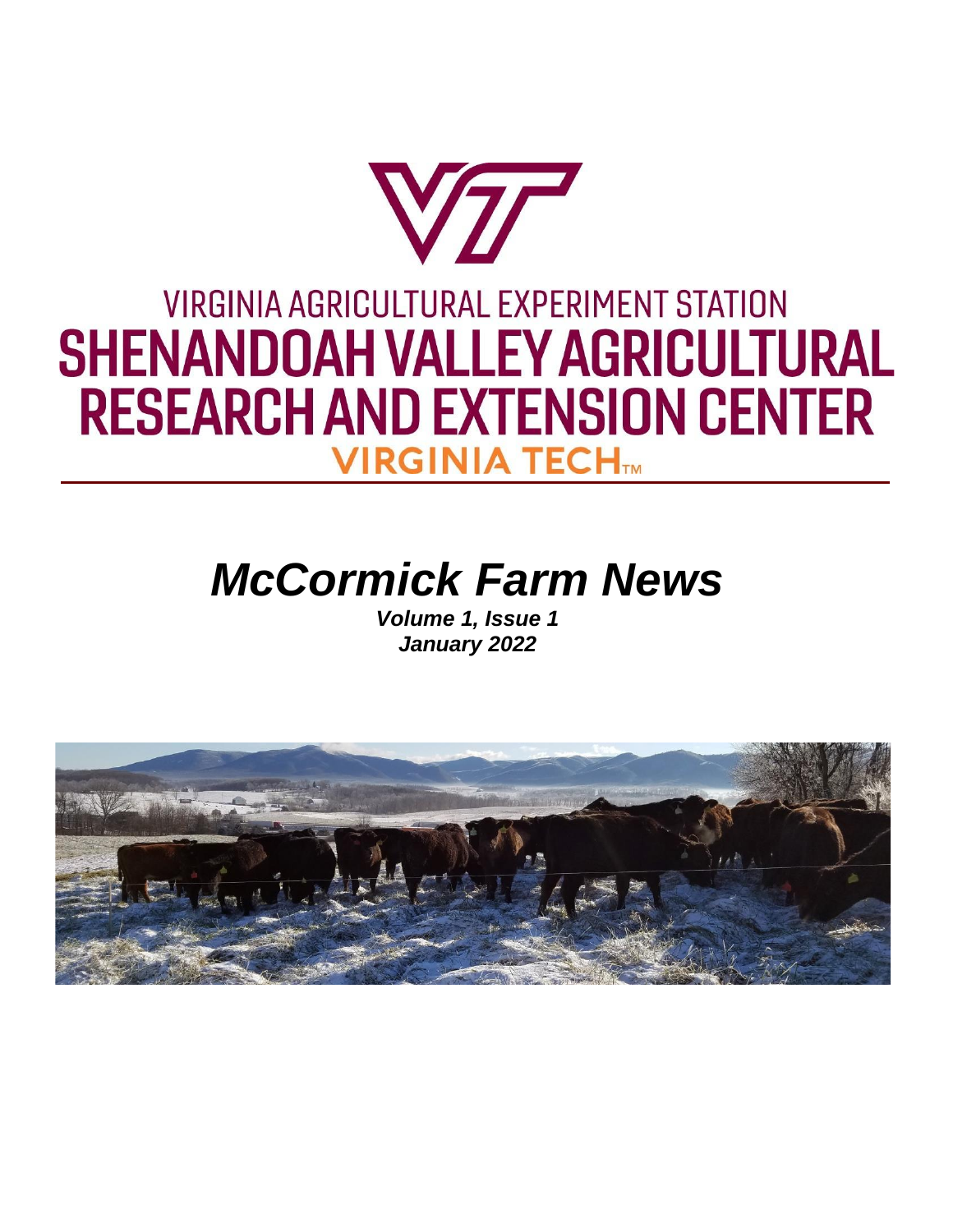#### **Message from the Superintendent**

Thanks for reading the first newsletter of the Shenandoah Valley Agricultural Research and Extension Center (SVAREC).

**As superintendent of SVAREC – also known as the McCormick Farm – I'm looking forward to introducing you to the work we're doing here as we continue our legacy of agricultural innovation.**

**Our mission is three-fold – improve the viability of the livestock, forage, and forestry production systems in our region, serve as a link between agricultural and forestry production systems and students, and raise awareness of the significance of McCormick Farm history.**

**We are planning to send out a newsletter twice a year to provide an update on the research and demonstrations taking place at the McCormick Farm. Through this publication, we will provide landowners, farmers, agricultural professionals, and students with information on helpful land management practices.**

**If you have suggestions for content or programs that you would like to see, please feel free to email or call me [\(gpent@vt.edu;](mailto:gpent@vt.edu) 540-377-2255). To learn more about the Shenandoah Valley AREC, visit our [website](https://t.send.vt.edu/r/?id=h3990f08%2C43d1d44%2C43e0d63&utm_source=cmpgn_svarec&utm_medium=email&utm_campaign=CMP160_SVAREC-Jan22-1%3A1) or watch this short introducto[ry video](https://t.send.vt.edu/r/?id=h3990f08%2C43d1d44%2C43e0d64&utm_source=cmpgn_svarec&utm_medium=email&utm_campaign=CMP160_SVAREC-Jan22-1%3A1).**





#### **Recent grants and awards**

*Our researchers are exploring the benefits of more grazing days, optimizing calf nutrition with winter forages, and creating easier paths to large solar energy installations for Virginia farmers.*

Virginia Cattle Industry Board. Creep-grazing brassica and small grain forages for fall-born calves. Pent, G. J., **Swecker, W. S., & Tracy, B. F. 2021-2022. \$7,606.**

Virginia Agricultural Experiment Station. Graze 300 VA. Stafford, C., Ritchie, L., Clark, B., Layton-Dudding, J., Pent, G., Fike, J., Benner, J., Swanson, C., Baker, S., Mize, T., Temu, V., Payne, K., & Fimon, L. 2021-2022. \$27,030.

**Virginia Agricultural Experiment Station. A better solar "panel" from Virginia Tech: Now with more Ut Prosim!**  Ignosh, J., Bovay, J., Daniels, W. L., Fike, J., Lane, R., Meyers, R., Munsell, J., Paulette, M., Pent, G., Prysby, M., **Sample, D., Shortridge, J., & Welbaum, G. 2021-2022.\$60,000.**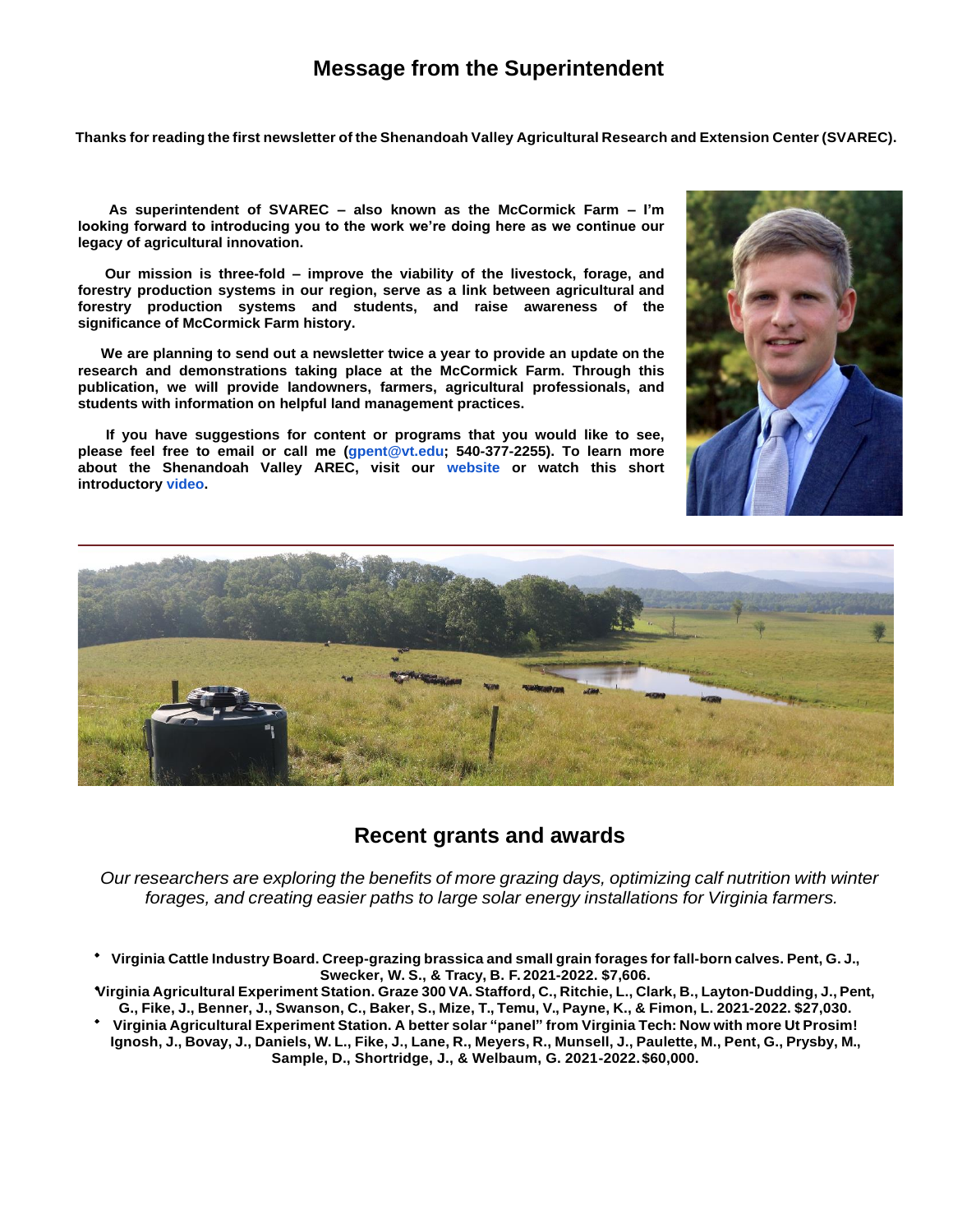#### **Recent publications**

*Our livestock specialists are developing breeding practices that improve pregnancy rates for beef heifers and pasture management methods that can optimize lambgrowth.*

- \* Mercadante, V. R. R. G., Lamb, G. C. C., Oosthuizen, N., Wege Dias, N. W., Pancini, S., Haines, H., ... & Fontes, P. L. (2021). 233 Estrus response and pregnancy rates of beef replacement heifers enrolled in two fixed-time artificial **insemination protocols, with or without pre-synchronization. Journal of Animal Science, 99(Supplement\_3), 125- 126.**
- Wildeus, S., O'Brien, D., Pent, G. J., & Payne, K. M. (2021). Growth performance of short scrotum and castrated hair **sheep lambs on pasture during different seasons. In Journal of Animal Science, 99, 40-30.**

*In the areas of forage and forestry, our scientists develop practices that improve ecosystem health and functioning. They consider minimizing input costs, improving productivity, and addressing potential constraints with the adoption of silvopasture and native grass plantings.*

- **Lehmkuhler, J. (Host). (2021, August 19). Introduction to silvopastoral systems (No. 19) [Audio podcast episode]. In** *Beef Bits Podcast***. Podbean.<https://beefbits.podbean.com/e/introduction-to-silvopastoral-systems/>**
- Munsell, J. F., Fike, J. H., Pent, G. J., Frey, G. E., Addlestone, B. J., & Downing, A. K. (2021). Thinning forests or **planting fields? Producer preferences for establishing silvopasture. Agroforestry Systems, 1-12.**
- Munsell, J. F., Fike, J. H., Pent, G. J., & Frey, G. E. (2021). Is livestock producers' interest in silvopasture related to **their operational perspectives or characteristics? Agroforestry Systems, 1-11.**
- Pent, G. J., & Daniel, J. B. (2021). Converting pastures to native warm season grasses: Summer forage and wildlife **habitat in Caroline County. Virginia Cooperative Extension,SPES-308NP.**
- Pent, G. J., & Fike, J. H. (2021). Enhanced ecosystem services provided by silvopastures. In Agroforestry and **Ecosystem Services (pp. 141-171). Springer, Cham.**

### **Upcoming events**

Virginia Forage and Grassland Council Winter Conferences [\(www.vaforages.org/events\)](http://www.vaforages.org/events)

| റ        | January 18, 2022: Wytheville                |
|----------|---------------------------------------------|
| റ        | January 19, 2022: Chatham                   |
| $\Omega$ | January 20, 2022: Culpeper                  |
| $\Omega$ | January 21, 2022: Weyers Cave or livestream |

Solar-Powered Water Pumping Systems for Livestock (Contact: [jignosh@vt.edu\)](mailto:jignosh@vt.edu)

o April 7-8, 2022: Shenandoah Valley AREC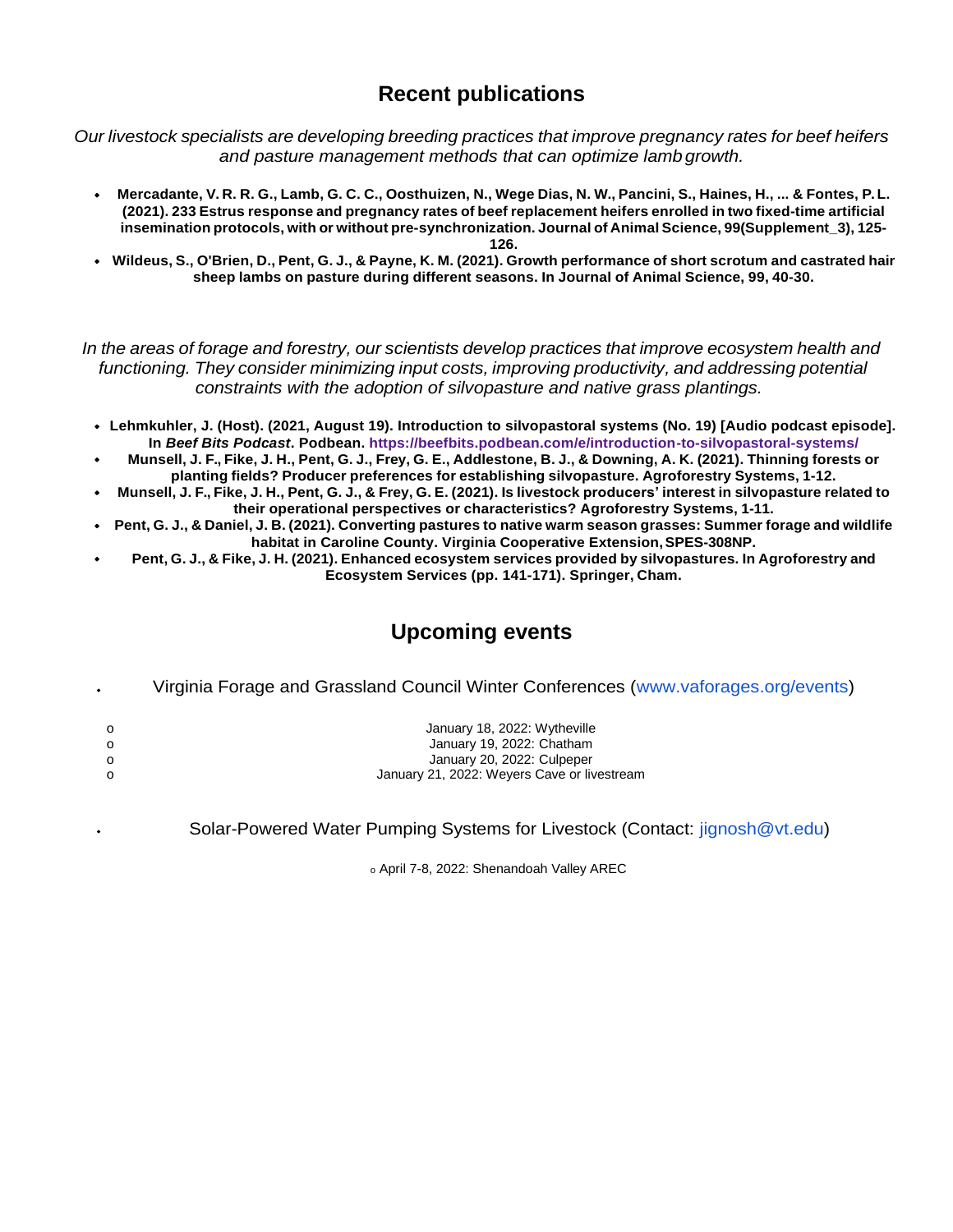#### **Agent's Column**





*Matt Booher, Virginia Cooperative Extension, Rockingham*

**As an agricultural research center focused on grassland agriculture, Virginia Tech's Shenandoah Valley AREC/McCormick Farm connects Virginia's producers and agricultural stakeholders with research and information to address the unique challenges of the forage and livestock industry.**

**Faculty from Virginia Tech's McCormick Farm have long been involved in the Virginia Forage and Grassland Council (VFGC) and its shared mission of forage-based education. Accordingly, I would like direct you as a McCormick Farm stakeholder to VFGC's upcoming 2022 Winter Forage Conference series. This year's conference, T***he Green Side of Beef: Defending Grassland Agriculture***, will explore the challenges faced by the livestock industry as it seeks to be—and be understood as—part of the solution to our global environmental problems.**

**The keynote speaker will be Nicolette Hahn Niman, a former vegetarian turned rancher. Once an environmental attorney who fought against the livestock industry, Nicolette now**

**writes and travels widely, making the case that beef can be sustainable. An updated edition of her book,** *Defending Beef***, has just been released.**

**Also speaking will be Dr. Alan Franzluebbers, a USDA Professor of Soil Ecology with NC State University. Alan will present surprising new research with implications for managing nutrients on pasture, as well as discussing the role of healthy grasslands in sequestering carbon.**

**The conference series will be held in four locations:** 

**o January 18, 2022: Wytheville**

**o January 19, 2022: Chatham**

**o January 20, 2022: Culpeper**

**o January 21, 2022: Weyers Cave or livestream**

**For more information or to register, visit [www.vaforages.com.](http://www.vaforages.com/)**